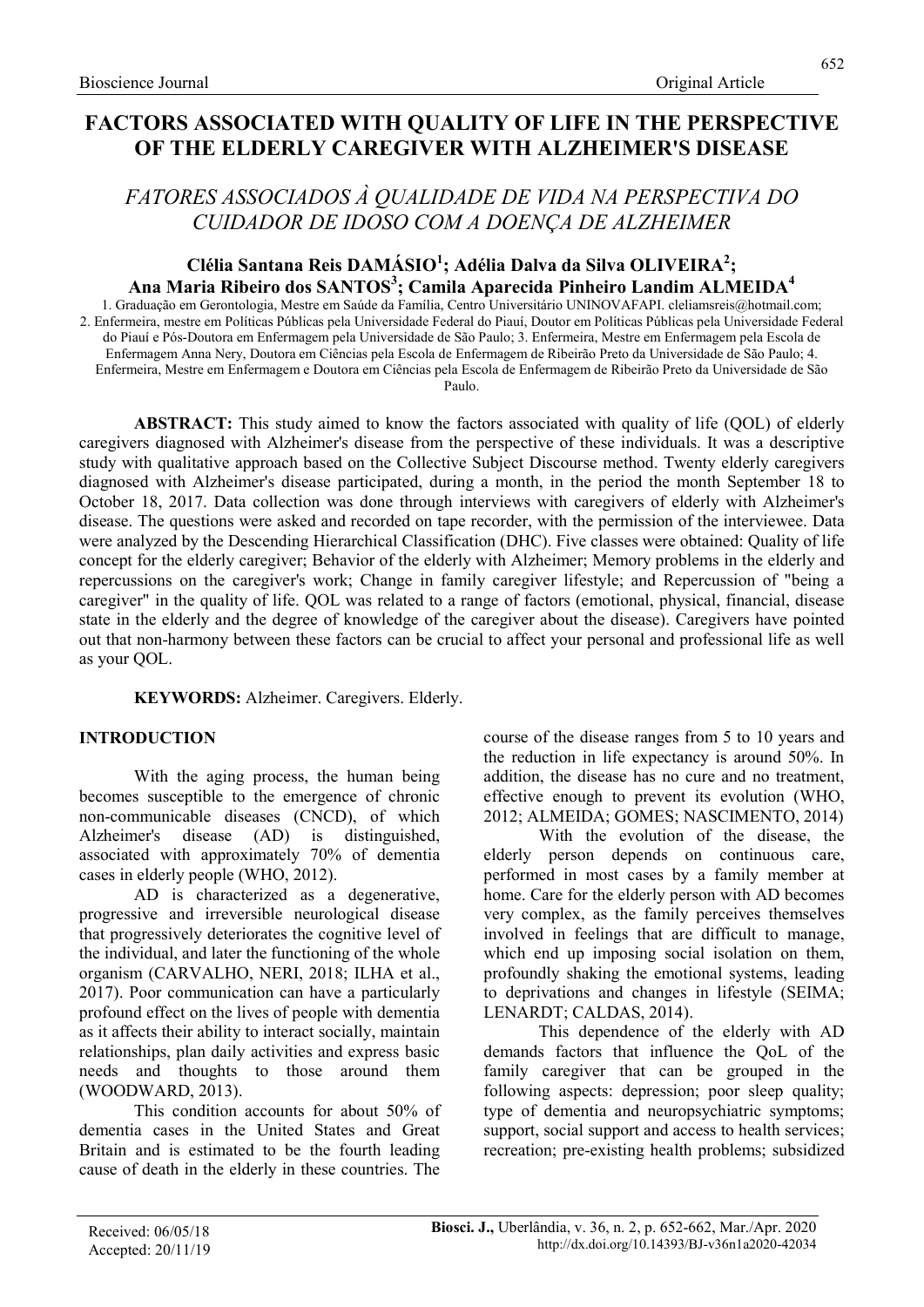interventions with caregiver training and spirituality (PEREIRA; SOARES, 2015).

AD is considered the most common form of dementia among the elderly, accounting for 60 to 70% of cases (ADI, 2015). The worldwide incidence of AD is 3% of individuals aged between 60 and 65 years, and about 30% in individuals aged eighty or more (IBGE, 2011). It is estimated that there are around 35.6 million people with Alzheimer's disease in the world. In Brazil, there are about 1.2 million cases, most of them still undiagnosed (PRINCE et al., 2014) and every year about nine million new cases happen, according to the World Alzheimer Report (WHO, 2010).

A study conducted in Brazil identified high workload scores for caregivers when compared to caregivers in Spain. The different factors associated with this burden involve sociodemographic, clinical, and cultural aspects of the caregiver and patient, such as gender, relationship type, and neuropsychiatric symptoms (SOUSA et al., 2016).

The present study is justified by considering Alzheimer's disease as one of the important public health problems, due to the complexity of its clinical manifestations, requiring supervision, thus representing a great challenge for the caregiver of the elderly affected by the disease. The diagnosis of dementia has a severe impact on the lives of patients and families.

The prospect of change in the personal life and the people surrounding the patient is of such magnitude that making receiving the news of the disease a very difficult situation to accept. Negative emotional reactions involving impotence, fear and anger are common, as well as a deep sense of injustice.

Lack of information about the disease and treatment possibilities feed skewed beliefs based on stereotypes that often scare the wrong association of Alzheimer's disease with the end of relationships. Thus the study becomes relevant to reflect and seek to know the factors related to the quality of life of the caregiver of elderly with Alzheimer's, as it is an emerging disease and a public health problem, knowing the factors related to the quality of life of the caregiver, Health professionals will be supported to develop public policies and models of health care for this individual.

Based on the above, this study aimed to know the factors related to the quality of life of the caregiver of the elderly diagnosed with Alzheimer's disease from the perspective of this individual.

#### Descriptive study of a qualitative approach, performed at an Integrated Health Center, located in a capital of the brazilian Northeast, considered a reference hospital for the diagnosis and treatment of Alzheimer's Disease in the Unified Health System (SUS). The Integrated Health Center has an Alzheimer's treatment program that works every Monday, an average of 10 appointments per week are scheduled for patients with suspected or diagnosed Alzheimer's, these consultations focus on one day, every Monday. Data collection was performed during 1 month from September 18 to October 18, 2017.

Included in the study were the caregivers of elderly people diagnosed with Alzheimer's disease who are treated at the Center aged 18 years or older. Participated a total of 20 caregivers were included in the waiting list for a consultation with the Center's neurologist during a month, this number of caregivers was defined through the process of saturation of speech.

The recruitment was done in person, waiting for consultations with the neurologist of the reference hospital in the treatment of Alzheimer's disease in the State of Piaui. Feedback for respondents was given through a video distributed in CD format explaining how to deal with the elderly with AD in their daily lives (bathing, eating, changing clothes, as well as cognitive stimulation activities for the elderly and how to alleviate the burden of caregiver care).

The data were produced after approaching and confirming the inclusion and exclusion criteria, the objectives of the research were explained and after signing the Informed Consent Term, the caregiver and the researcher went to an office and some questions were asked about the caregiver's profile, such as: age, sex, profession, income, schooling and the degree of kinship with the patient diagnosed with Alzheimer's disease, in two (2) questions concerning the caregiver's quality of life : a) What do you think quality of life means? b) Does the care of the person with Alzheimer's affect their quality of life? Talk freely about it. The interviews semi-structured- were recorded and later transcribed by the researcher. Each interview was conducted by the researcher in a reserved room of the institution and had an average duration of 30 minutes.

The concept of quality of life adopted in this study was that of the World Health Organization (WHO), which describes it as the individual's perception of their position in life, in the context of the culture and value systems in which they live and in relation to their goals, expectations, standards and

### MATERIAL AND METHODS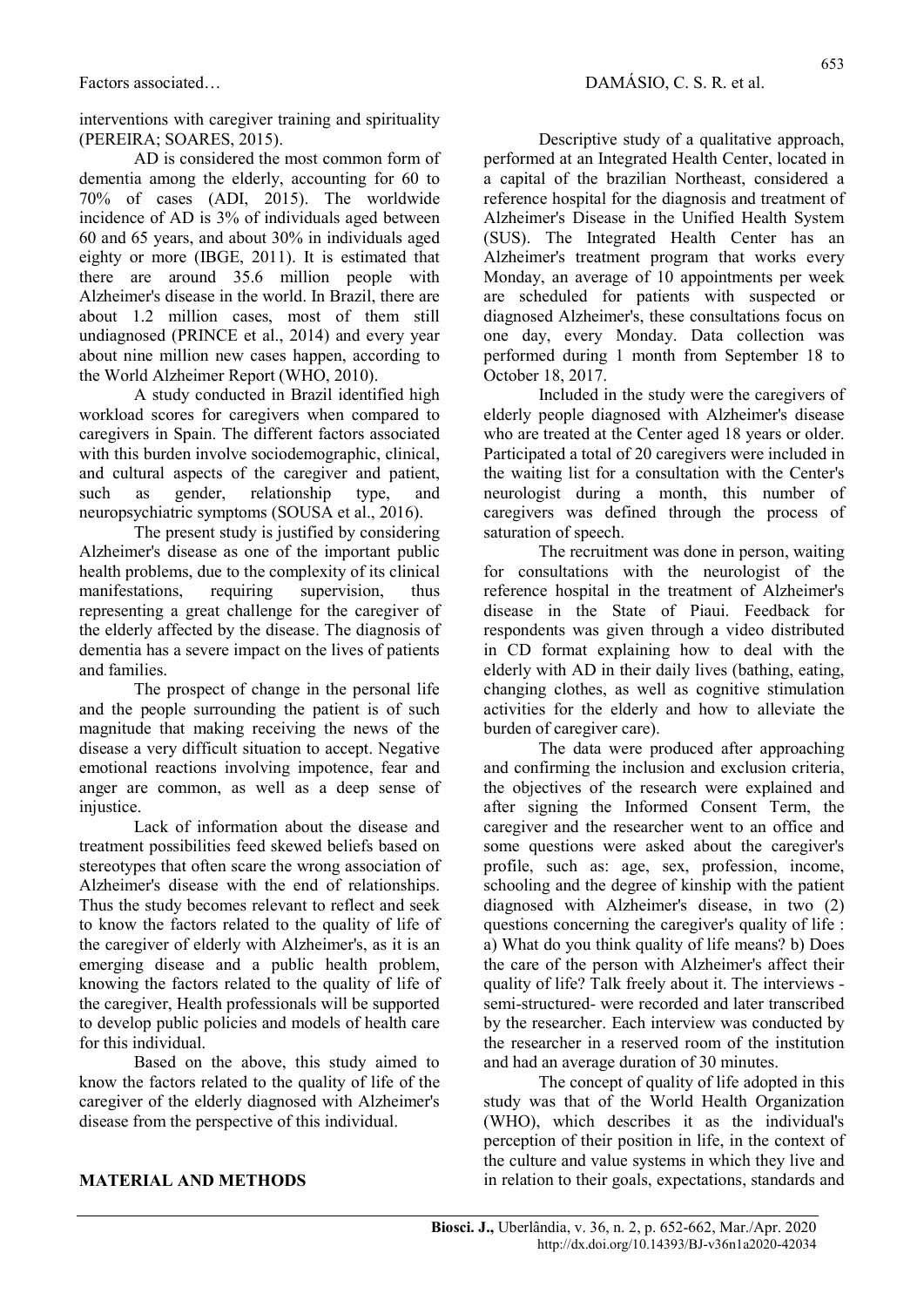concerns. This definition includes six main domains: (1) physical health, (2) psychological state, (3) levels of independence, (4) social relationship, (5) environmental characteristics, and (6) spiritual standard. (WHOQOL, 1995).

Statements were grouped and formed a corpus, which had statistical treatment in the software IRaMuTeQ (acronym of Interface of Routles Analyses Multidimensionelles de Textes et de Questionnaires) (OLIVEIRA et al., 2017), and were later analyzed by the Descending Hierarchical Classification (CHD) (MATOS et al., 2018a). The use of software has helped to apprehend the research object in the qualitative approach, with IRaMuTeQ being a highlight among them in recent years (QUEIROZ, SOUSA, 2017; RODRIGUES et al., 2017; MATOS et al., 2018b; QUEIROZ et al, 2018).

Thus, the data produced by the software generated segments of classes, which were denominated "pre-classes". These included segments of text with vocabulary similar to each other, but at the same time different from the text segments of the other classes. Then, key expressions were extracted from the interviewees' discourses, which complemented the CHD findings and allowed the delimitation of the discourses in "central ideas", according to previous studies (RODRIGUES et al., 2017; SOUSA et al., 2016; COUTO; CASTRO; CALDAS, 2016).

The analyzes resulting from the two treatments were based on the Collective Subject Discourse (DSC) method. It is a technique of tabulation and organization of qualitative data, developed by Lefevre and Lefevre (LEFEVRE; LEFEVRE, 2003a) which is based on the theory of Social Representation. The DSC is a synthesis discourse elaborated with parts of discourses of similar meaning, through systematic and standardized procedures (LEFEVRE; LEFEVRE, 2013b). This method allows verbal descriptions or empirical data to be organized, and collective thinking drawn from categories grouped into categories derived from the key expressions taken from the interviewees' discourses (classes and preclasses).

The study was approved by the Research Ethics Committee and followed national and international health research standards. To maintain the anonymity of the respondents, these were named according to the number of each subject searched.

## RESULTS

Predominant individuals were informal or family caregivers, with a mean age of 51 years and female caregivers of the father or mother earning up to 1 minimum wage and up to 11 years of schooling.

Regarding the statements processed, IRaMuTeQ recognized the separation of the corpus in 126 Units of Elementary Contexts (UCE) and five classes, with a use of 75.9%. The corpus was divided into two axes: The first, contemplated by classes 3, 2 and 4. The second sub-division of the body gave rise to class 5, overlapping the previous ones with. Finally, class 1 appears encompassing all the other (Figure 1)

Through the descending hierarchical classification, it was possible to identify and analyze factors related to QoL, named in their respective senses in the five classes obtained in the dendogram. These classes formed the central ideas of the DSC (Table 1).

#### IC 5 – Concept of quality of life for elderly caregiver

It is noticed through the discurse of the caregivers that the quality of life is anchored in dimensions, covering Housing, Leisure, Humor, Physical health, Family, friends, among others. Caregivers, while generalizing the QoL to basic and daily activities, reveal that they can see it with the simplicity of living day to day in harmony. Resulting in this discourse:

"Quality of life is to be able to take good care of the elderly with Alzheimer's, giving him a balanced diet, his medicines at the right time, hygiene, decent housing, having income to bear all the costs, is treating him with good humor and comfort . This makes me very satisfied, to be able to take care with dignity. For me to have a quality of life, I need to live well, sleep in peace, work normally, have a good home, have leisure and money for my needs, time for myself, family and friends and have a normal life, health."  $(C2; C4; C4)$ C9; C10; C13; C14; C15)

One sees an association with a "live well", characterized by them as a "normal course" of life, and strongly linked to the absence of disease, a simplistic view. At the same time, the participants admit that although having a good quality of life is a personal choice, its execution does not depend solely on who chooses it and is influenced by the environment where it is found.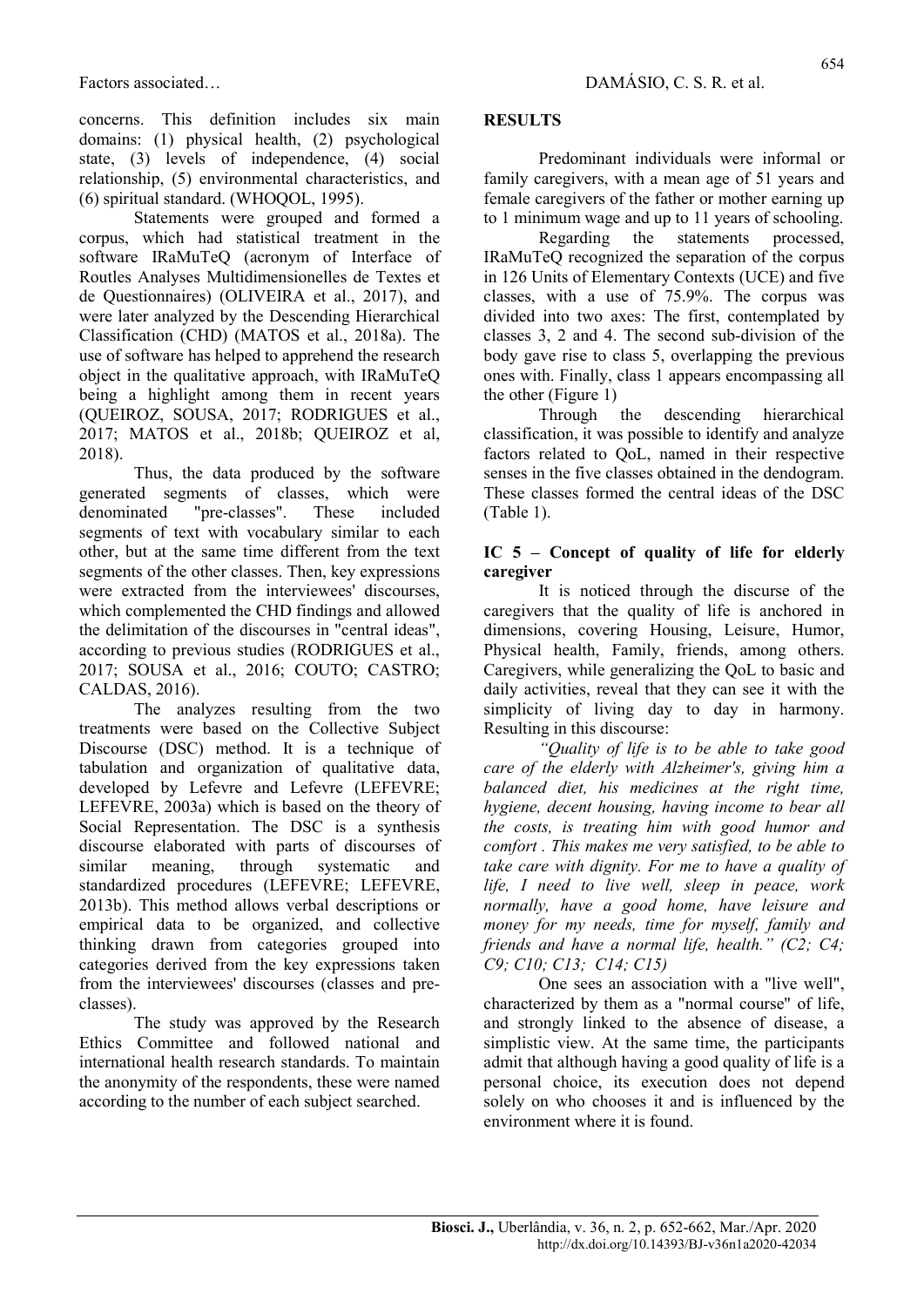| Classe 5             |       | Classe 3                          |         | Classe 2             |                  | Classe 4                   |                  | Classe 1            |         |
|----------------------|-------|-----------------------------------|---------|----------------------|------------------|----------------------------|------------------|---------------------|---------|
| 21 uce sur<br>16.67% |       | 29 uce sur<br>23.02%              |         | 17 uce sur<br>13.49% |                  | 27 uce sur<br>21.43%       |                  | 32 uce sur<br>25.4% |         |
| Word                 | $X^2$ | Word                              | $X^2$   | Word                 | $\overline{X^2}$ | Word                       | $X^2$            | Word                | $X^2$   |
| Good                 | 84.8  | Anything                          | 21.0    | When                 | 28.2             | Much                       | 22.4             | Like this           | 44.7    |
| Sick                 | 20.6  | Only                              | 20.3    | Now                  | 27.6             | Bad                        | 15.1             | Also                | 27.3    |
| Right                | 20.1  | Not                               | 8.9     | Same                 | 17.2             | Still                      | 14.3             | Today               | 20.6    |
| Like                 | 18.6  | Leave                             | 8.3     | All                  | 12.9             | Aggressive                 | 14.3             | Problem             | 15.2    |
| Cause                | 15.3  | Lose                              | 6.3     | Difficult            | 10.5             | Force                      | 11.2             | Taste               | 12.1    |
| Form                 | 15.3  | All                               | 4.4     | To help              | 9.6              | To worry                   | 10.6             | Old man             | 12.1    |
| Life                 | 14.3  | Love                              | $4.4\,$ | My                   | 8.3              | Layered                    | $7.0\,$          | In the old days     | 9.0     |
| Walk                 | 10.1  | Day                               | 4.3     | Son                  | 7.7              | Come over                  | $7.0\,$          | Type                | 11.1    |
| Quality              | 9.2   | Put on                            | $4.0\,$ | Interior             | 7.4              | Maximum                    | 7.0              | Per                 | 5.6     |
| Comfort              | 7.0   | Affection                         | $4.0\,$ | Walk                 | 7.4              | Begin                      | 7.6              | Year                | 3.9     |
| Good                 | 7.1   | Remember                          | 3.5     | Place                | 7.4              | Find                       | 6.7              | welfare             | 2.7     |
| Way                  | 6.8   | Interfere                         | 3.5     | Power                | 7.0              | Understand                 | 4.6              | Bigger              | 2.7     |
| Scold                | 5.5   | Some                              | $3.3\,$ | ${\it Brother}$      | 4.7              | Try                        | $4.6\,$          | ${\rm Ever}$        | $2.7\,$ |
| $\rm Need$           | 5.5   | $\operatorname{\mathsf{To}}$ call | 3.3     | That                 | 4.7              | Pain                       | 4.6              | Right               | $2.7\,$ |
| Live                 | 5.5   | Clothing                          | 3.3     | My                   | 3.6              | $\operatorname{Condition}$ | $4.6\phantom{0}$ |                     |         |
| Force                | 5.5   | Month                             | 3.3     | Tie                  | 3.1              | Patient                    | 4.1              |                     |         |
| Recreation           | 5.5   | Pass                              | $2.6\,$ | She                  | $3.0\,$          | When                       | 2.8              |                     |         |
| To sleep             | 5.0   |                                   |         | Help                 | 2.1              | So                         | $2.6\,$          |                     |         |
| To arrive            | 5.0   |                                   |         |                      |                  |                            |                  |                     |         |
|                      |       |                                   |         |                      |                  |                            |                  |                     |         |
|                      |       |                                   |         |                      |                  |                            |                  |                     |         |

Figure 1. Thematic dendrogram from the perspective of the elderly caregiver with Alzheimer's on Quality of Life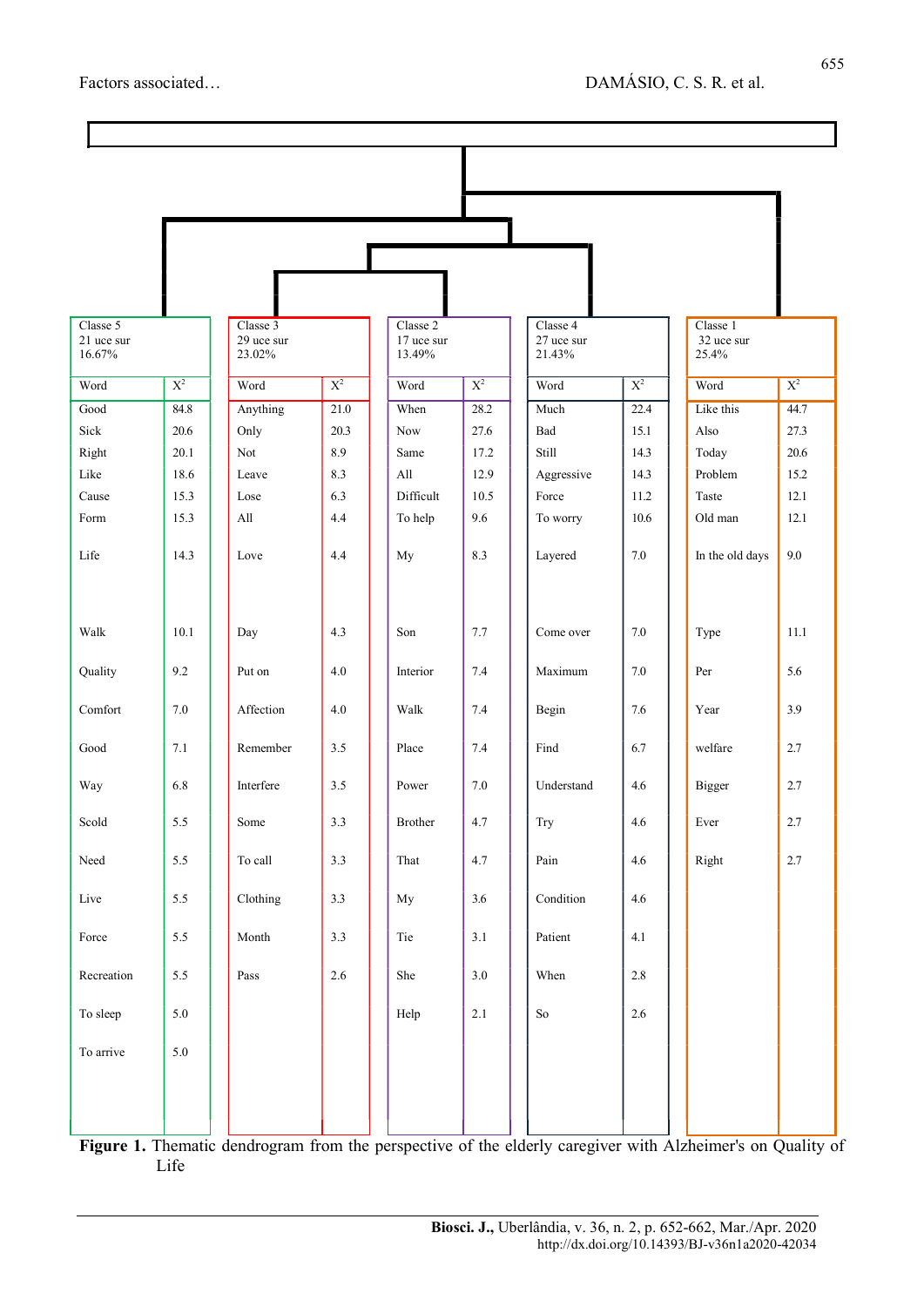| <b>Table 1.</b> Central Ideas of the five classes obtained in the dendogram            |                              |  |  |
|----------------------------------------------------------------------------------------|------------------------------|--|--|
| Central Idea (CI) 5 - Concept of quality of life for the elderly caregiver             | C2; C4; C9; C10;             |  |  |
|                                                                                        | C13; C14; C15                |  |  |
| Central Idea (CI) 4 - Behavior of the elderly with Alzheimer's                         | C3; C6; C8; C9;              |  |  |
|                                                                                        | C14; C15; C16                |  |  |
| Central Idea (CI) 3-Memory problems in the elderly and repercussion in the caregiver's | C1; C5; C7; C8;              |  |  |
| work                                                                                   | C9; C12; C19;                |  |  |
| Central Idea (CI) 2 - Change in family caregiver lifestyle                             | $C9$ ; $C15$ ; $C16$ ;       |  |  |
|                                                                                        | C17; C19                     |  |  |
| Central Idea (CI) 1 - Repercussion of "being a caregiver" in quality of life           | $C1$ ; $C4$ ; $C9$ ; $C10$ ; |  |  |
|                                                                                        | C11; C18; C20                |  |  |

Note: C: Caregiver(C).

#### CI 4 – Behavior of the elderly with Alzheimer

As SEEN in the previous class, caregivers associate a good quality of life, there is a quiet day to day life. Thus, stressors can be defined as challenges to quality of life, of which the problems of the elderly are highlighted, especially regarding the behavior of the elderly with Alzheimer's. Caregivers tended to reconcile the diagnosis with behaviors, which tend to become more extreme over time. It is necessary that the caregiver knows the symptoms and the evolution of the disease to know how to act.

The discourses explicited the concerned about seeking information about the disease, understanding the symptoms, the physical and mental changes so that they can identify evolution and prepare in a creative way for care. Resulting in this discourse:

"It is difficult to live with the elderly diagnosed with Alzheimer's, you will have to learn to deal with the patient's physiology to know what is a symptom of the disease, to know that he is aggressive or with memory loss because of the disease, to know when he is feeling pain. The elderly need care 24 hours, he takes a lot of his time, because I need to give medication, bath, food, I have to do everything. I get very tired because the old man does not sleep and he does not let me sleep, he does his needs in the wrong place, I mess up what I say and he says he's fixing it, I need a lot of patience, the old man gets very aggressive and before he beat me a lot , now with the remedy he has improved, more it is necessary to have much knowledge and calm." (C3; C6; C8; C9; C14; C15; C16)

#### CI 3 – Memory problems in the elderly and repercussions on the caregiver's work

This CI has content closely linked to CI 4, and CI 2. It was noticeable that the behavior of the elderly is a factor challenging the quality of life of the caregiver, and one of the reasons that causes the elderly to be more aggressive behavior are memory problems.

Memory loss in the elderly is the most prominent symptom of Alzheimer's disease and causes greater disruption to the caregiver's life. Work becomes more arduous, as this loss has a major impact on the Daily Life Activities (ADLs) and Instrumental Life Activities (AVDIs), the dependence of the elderly is a challenge and the caregivers reported a time restriction for activities and live exclusively for the sick person. Resulting in this discourse:

"The elderly with Alzheimer's have many memory problems, nowadays it depends on a person for everything, to take him to cut hair, to take a shower, to give food, to wear clothes, he does not know anything else, I try brush his teeth and he does not leave, I want to wash his face and he does not let me, just leave his hands. I have to go out to work, but when I do not have anyone to leave the elderly I can not leave, I can not go to work, because I can not leave him alone for a minute if I do not put the clean clothes for him to wear he wears the same clothes that were dirty, it's time that I feel overwhelmed, but I'm glad to be alive".  $(C1; C5; C2)$ C7; C8; C9; C12; C19;)

### CI 2 – Changing the family caregiver's lifestyle

Another factor stressing the caregiver is the need for a change in the caregiver's lifestyle, which is why CI 2 is linked to 4. The impossibility of curing the disease and the progressive development generate fear and changes in the family caregiver's lifestyle, bring in their speeches the changes in family life, changes in the dynamics and financial burden, the tendency to isolation and decrease of social support network, those who assume the mission of caring end up having a wear and tear that interferes directly with the quality of life. Resulting in this discourse: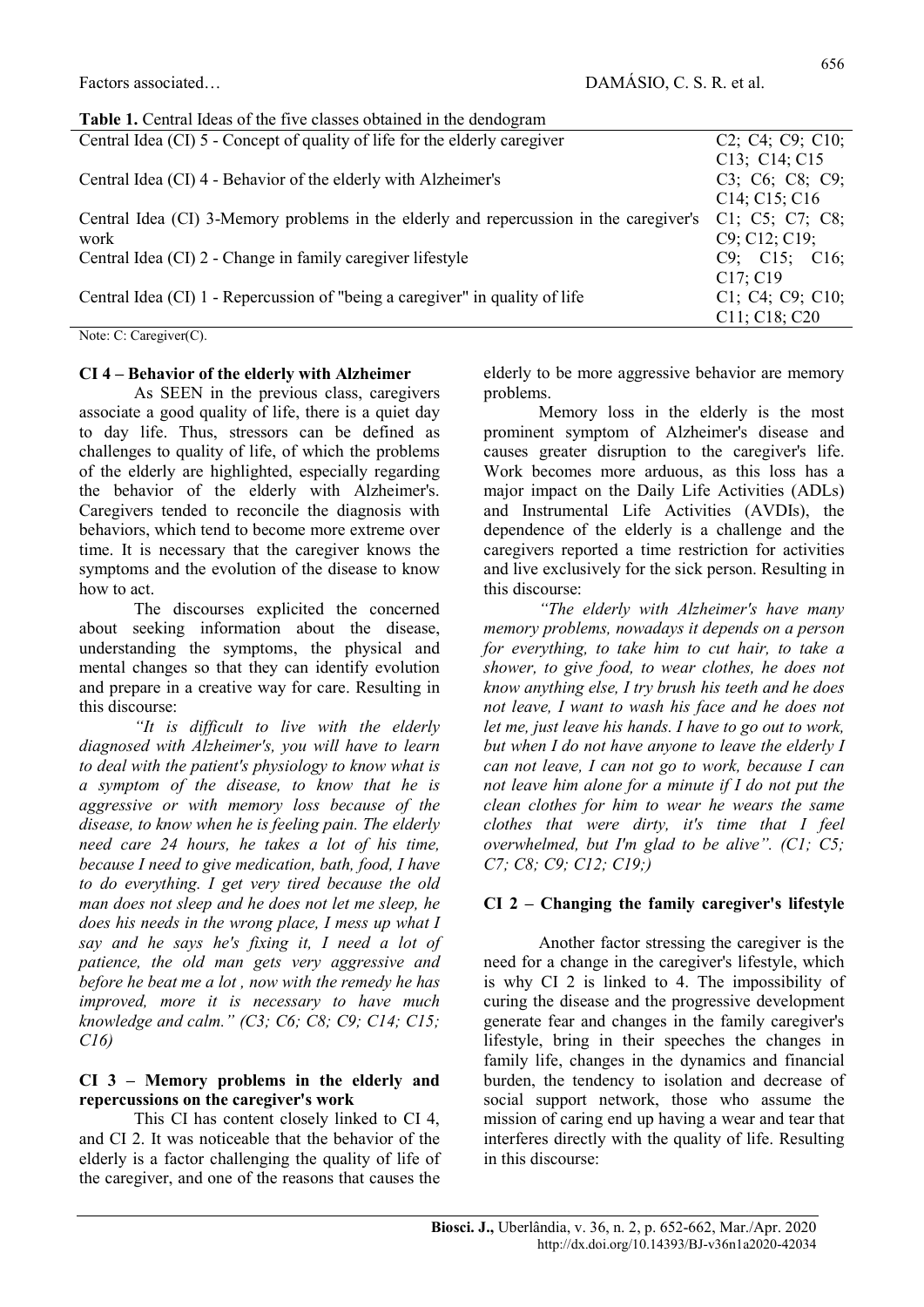"It is difficult, very difficult to care for an elderly person with Alzheimer's, and I take care with pleasure because he is my relative and I can not despise, but I feel very overwhelmed, I do not want to leave anymore, because I can not leave him or take him with me, sometimes another family member stays with him, but I can not relax, I keep thinking about the work he is giving, what he may need and I do not want to disturb others. I paid a person to help me switch to showering, going to the bathroom, put in bed, but it is very difficult. Besides, he is very aggressive, at first I rebounded, but later I understood that it was a symptom of the disease. I realize that he feels a lot of pain but can not communicate and I need to know well and guess when he is in pain when it is a delusion. I need to take care of myself, because I feel a lot of pain, but it's difficult." (C9; C15; C16; C17; C19)

#### CI 1 – Repercussion of "being a caregiver" in quality of life

Finally, CI 1 arises by grouping all the others and making a meeting of the challenges of caring for the elderly with Alzheimer's disease and the repercussions on the quality of life. The impact on the life of care is such that the barrier between the patient's life and that of care becomes diminished or ceases to exist and the caregiver starts to live in function of the behavioral changes of the elderly, which causes the sense of freedom, moments of chronic stress and physical overload. Resulting in this discourse:

"Being an elderly caregiver with Alzheimer's has a lot of repercussions on my quality of life, although I take care with pleasure because he is a very dear family. I dedicate all my time to him, he has to be very careful, because any carelessness he does something that does not I'm afraid he'll fall, burn, leave home alone, it's a lot to worry about, besides having to bathe, change, feed, assist in all activities of daily living, give medicine and he Most of the time he's angry, cursing, and trying to beat me up. It's a lot of stress, he does not sleep right and does not even let me sleep, when I can not sleep right I get very angry, very tired, I have my problems too and I can not solve them, because the elderly with Alzheimer's takes almost all my time." (C1; C4; C9; C10; C11; C18; C20)

## **DISCUSSION**

The quality of life of caregivers of elderly people with Alzheimer's disease was related to emotional, physical, financial factors, disease state in the elderly - initial or advanced - and the degree of knowledge of the caregiver about the disease, and it was altered among the participants. Deficits in the caregiver's quality of life have shown great potential to compromise the care provided.

The care for elderly people at home due to their impossibilities is an important and vertiginous phenomenon in Brazilian society, intensifying since the beginning of the year 2000 in conformation with the phenomenon of population aging and increase of non-communicable chronic diseases (DCNTs). Thus, these diseases are related to increasing functional decline, loss of autonomy and independence, limitation of the capacity for selfcare and impairments in quality of life, which generate dependency relations that interfere in the processes of social interaction of the elderly (LEFEVRE; LEFEVRE, 2013b).

In the study the caregivers reported that the elderly are dependent to different degrees, the most independent - classified as the first phase of the disease, mild phase - in which the elderly are distracted, have difficulty remembering names, words and numbers, learning new things, have disorientation in the family environment and the reduction of social activities, the behavioral changes of the elderly generate worry and fear in the caregiver, who now devotes more of his time to the care of the elderly, since the elderly no longer perform their instrumental activities alone, the caregiver afraid of leaving the home and getting lost, and the worsening of the disease.

The elderly classified as moderate are already dependent on their caregivers, as the elderly have marked loss of memory and cognitive functions, deterioration of verbal skills, behavioral changes, delusions, hallucinations, inability to socialize, home, beginning of loss of sphincter control, thus becoming more dependent to also develop their activities of daily living and making care more arduous emotionally and physically.

The elderly classified as in the advanced stage of the disease are even more dependent on the caregiver, since the tendency of the speech disappears, making communication difficult, since the elderly feel pain and wants and can not communicate with the caregiver, in addition to continuing the delusions and hallucinations, behavioral disorders, there is loss of control of the bladder and intestines and the elderly person starts using geriatric diapers and may have to have probes, the tendency is for the elderly to stay bedridden and have difficulty swallowing food, requiring a probe for feeding.

To relieve the stress of the caregiver and improve his quality of life the caregiver must know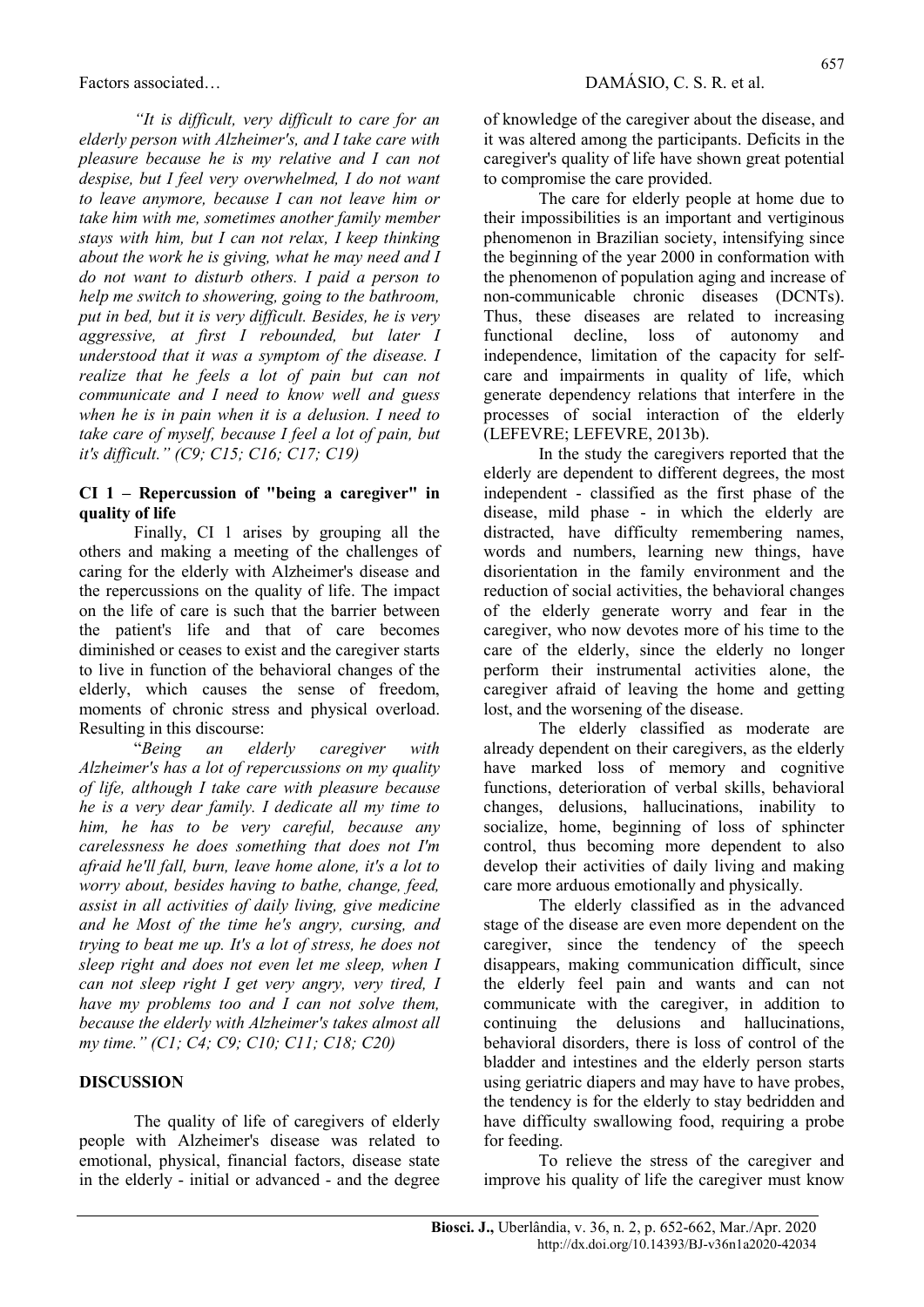the symptoms of the illness, usually he seeks information and support with the health teams. The team should be trained and understand that the caregiver is of the utmost importance, for this the gerontological care must be of quality, valuing the context in which the elderly lives and what support networks they have and how they integrate. It should also understand the various actors involved, ie, the elderly, family, caregiver (if any), community and health care teams. These should act in an interrelated way and with the focus on paid care, such as one that respects individuality, autonomy and that maintains or maximizes the independence of the elderly (PROCHET; SILVA, 2011).

In the research developed, with regard to the profile of caregivers, our results showed a predominance of female individuals (95%) and family caregivers (95%), results corroborated by similar texts , it was still observed a predominance of caregivers with low educational level 35% studied 4 years or less and none of them had a higher education, low financial power was still perceived, with a maximum income of 2 minimum wages. Research carried out in Italy also showed that 80% to 90% of the caregivers were relatives of the elderly, 70% of them being female (CENSIS, 1999). Caring for the elderly with AD requires the physical and psychological care of the caregivers, especially if the patient has incapacitating diseases that increase their dependence, so it is necessary to take into account issues of ergonomics and their relationship with the caregiver's quality of life.

In the analysis of the profile, it was still noticed a predominance of caregivers with a low level of education 35% studied 4 years or less and none of them had higher education, low financial power was also perceived, with a maximum income of 2 minimum salaries. This situation, although increasingly common, usually generates changes in the conformations of families. Literature is blunt when affirming that it is in the family that the main caregivers are found, since this is who recognizes the first signs and it is they who carry out the first care. However, changes in the health of an individual also trigger changes in the family dynamics, which can generate stress and crisis throughout the unit (INOUYE; PEDRAZZANI; PAVARINI, 2010; FREITAS et al., 2002).

Thus, there is a context in which daughters change their lifestyle to take care of their parents who were affected by the disease, starting to live according to their family. In some cases, it is necessary to abandon work and family, generating accumulation of work and overload which directly influences in all areas of the quality of life of these people (INOUYE; PEDRAZZANI; PAVARINI, 2010). As an example, a study shows that complaints of pain, stress, loss of sense of freedom, social isolation and decrease of the social support network in elderly caregivers are common.

The process of caring for the elderly with dementia is surrounded by challenges closely related to the progressive decline in cognition and social interaction behavior of the same (LUZARDO; WALDMAN, 2004). Inadequacies of one of the factors involved (elderly or caregiver) is pointed out in the literature as one of the important predictors for institutionalization of the individual with dementia (PINQUART; SÖRENSEN, 2006).

It is clear from the participants' speeches, how much they value the "normality" of their lives, without major stressors that may challenge their quality of life. In this sense, aggressive behavior was pointed out as one of the difficulties encountered by family caregivers.

A study carried out in a referral center in Alzheimer's disease care with 208 elderly caregivers of elderly people with AD in the city of Curitiba, Paraná, showed that caregivers are fearful due to the behavioral and personality changes of the elderly person with AD. They point out that these changes may pose risks to the well-being of both the caregiver and the elderly person (YEKTATALAB et al., 2013).

The care for an elderly person with AD usually is exhaustive considering that they are daily, exclusive and intense care requiring the caregiver much dedication. Thus, the routine of care provided is usually associated with the impossibility of visualizing changes in the subsequent days, generating a feeling of prison before the care and sadness of living life in the shadow of black and white (YEKTATALAB et al., 2013). The division between the life of the patient and that of the caregiver disappears, as the caregiver starts to intensely experience the life of his sick relative, so that nothing is lacking (INOUYE; PEDRAZZANI; PAVARINI, 2010).

Because of this intense routine, it is common for caregivers to deprive social life. In fact, even in ADL, care and intensive care is necessary due mainly to the progressive impairment due to the disease, the loss of autonomy and independence that result from it, as well as all cognitive alterations (FREITAS et al., 202).

Among these changes, the loss of recent memory is one of the first symptoms to manifest, and one that usually draws attention from family members. "Forgetfulness" usually appears in the early stages of the disease, and is accompanied by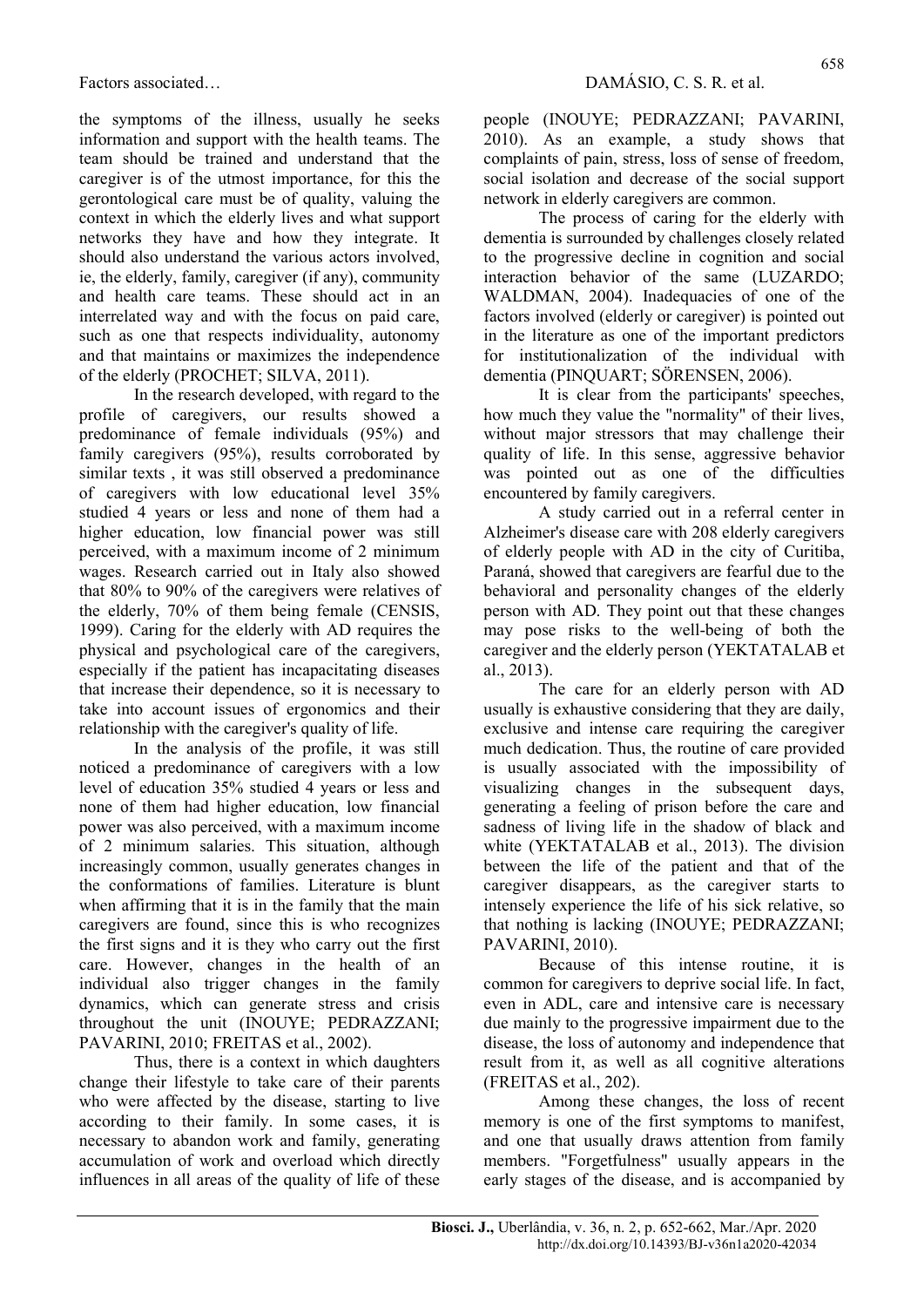communication difficulties, whereas changes in long-term memory are characteristic only later in the course of the disease (YEKTATALAB et al., 2013; FREITAS et al., 2008).

The knowledge of family caregivers about Alzheimer's disease is limited and this can make it difficult to plan care for the elderly and to potentiate the caregiver's overload. Care is developed through a set of opinions and ways of feeling, imposed by the family tradition. They are generally accepted care in an uncritical way, coming from common sense (LENARDT et al., 2010).

This study has limitations. Because it is a qualitative study, generalizations that escape the universe of participants may not be possible. In addition, the possibility of information bias in the participants' speeches is highlighted.

It was evidenced in the speeches that the factors related to the QoL of the elderly caregiver with Alzheimer's, from the perspective of the caregiver is life in harmony, in which the caregiver is able to care for the elderly and to maintain their life with normality, working and solving their personal activities, without feel overwhelmed. They brought in their speeches that stressors can be configured as challenges to quality of life, especially regarding the behavior of the elderly with Alzheimer and the need to seek information about the disease, mainly referring to the symptoms of memory loss and functional disability of the elderly. The change in the caregiver's lifestyle and the impossibility of curing the illness and progressive development generate fear and changes in the family caregiver's lifestyle and financial burden, the tendency to isolation and decrease of social support network and the one who assumes the mission of caring ends up having a wear that interferes directly with the quality of life.

The care for the elderly with Alzheimer's is one of the great challenges of today, due to the rapid evolution of the disease, the irreversibility and lack of knowledge and preparation of the population, professionals and public and private services, this demand has been taking countries - mainly the developing countries - by surprise and they are not prepared to serve it.

The progressive loss of functional capacity makes it impossible for the elderly to develop their ADLs and IADLs, which makes them dependent on the care of others. In our study  $95\%$  of these caregivers were a family member, characterized as an informal caregiver because he was a lay person, not prepared in a educational institution to provide this care and not be paid for this service, the profile of these caregivers, 95% were female (wife and daughter) who assumed this role for different reasons.

The care of the elderly with Alzheimer's had a great impact on the quality of life of the caregivers interviewed, there were many complaints of stress, chronic pain, lack of sleep, social isolation, lack of financial resources and other factors related to the behavior of the elderly that influenced care provided.

Through the reports of caregivers, we identified factors associated with quality of life from their perspective. They associate their quality of life with a range of factors (emotional, physical, financial, disease state in the elderly and the degree of caregiver knowledge about the disease), noting that non-harmony between these factors may be crucial to affect your personal and professional life, as well as your quality of life. It was noticed that the caregiver is required changes in his lifestyle, which allow him to donate more to the elderly. In addition, it is highlighted that deficits in the quality of life of the caregiver have shown great potential to compromise the care provided.

This study helps to answer a public health problem of great complexity, since Alzheimer's disease is a great challenge for the caregiver, who does not have a social support network strengthened and is isolated and fragile. Identifying the factors that affect the quality of life of the caregiver gives us support to create strategies to relieve overload, social interaction, access to knowledge and strengthen health services.

RESUMO: Este estudo teve como objetivo conhecer os fatores associados à qualidade de vida (QV) de cuidadores de idosos diagnosticados com doença de Alzheimer na perspectiva desses indivíduos. Foi um estudo descritivo, com abordagem qualitativa, baseado no método do Discurso do Sujeito Coletivo. Vinte cuidadores de idosos com diagnóstico de doença de Alzheimer participaram, durante um mês, no período de 18 de setembro a 18 de outubro de 2017. A coleta de dados foi realizada por meio de entrevistas com cuidadores de idosos com doença de Alzheimer. As perguntas foram feitas e gravadas em gravador, com a permissão do entrevistado. Os dados foram analisados pela Classificação Hierárquica Descendente (DHC). Foram obtidas cinco classes: Conceito de qualidade de vida do cuidador idoso; Comportamento do idoso com Alzheimer; Problemas de memória do idosos e repercussões no trabalho do cuidador; Mudança no estilo de vida do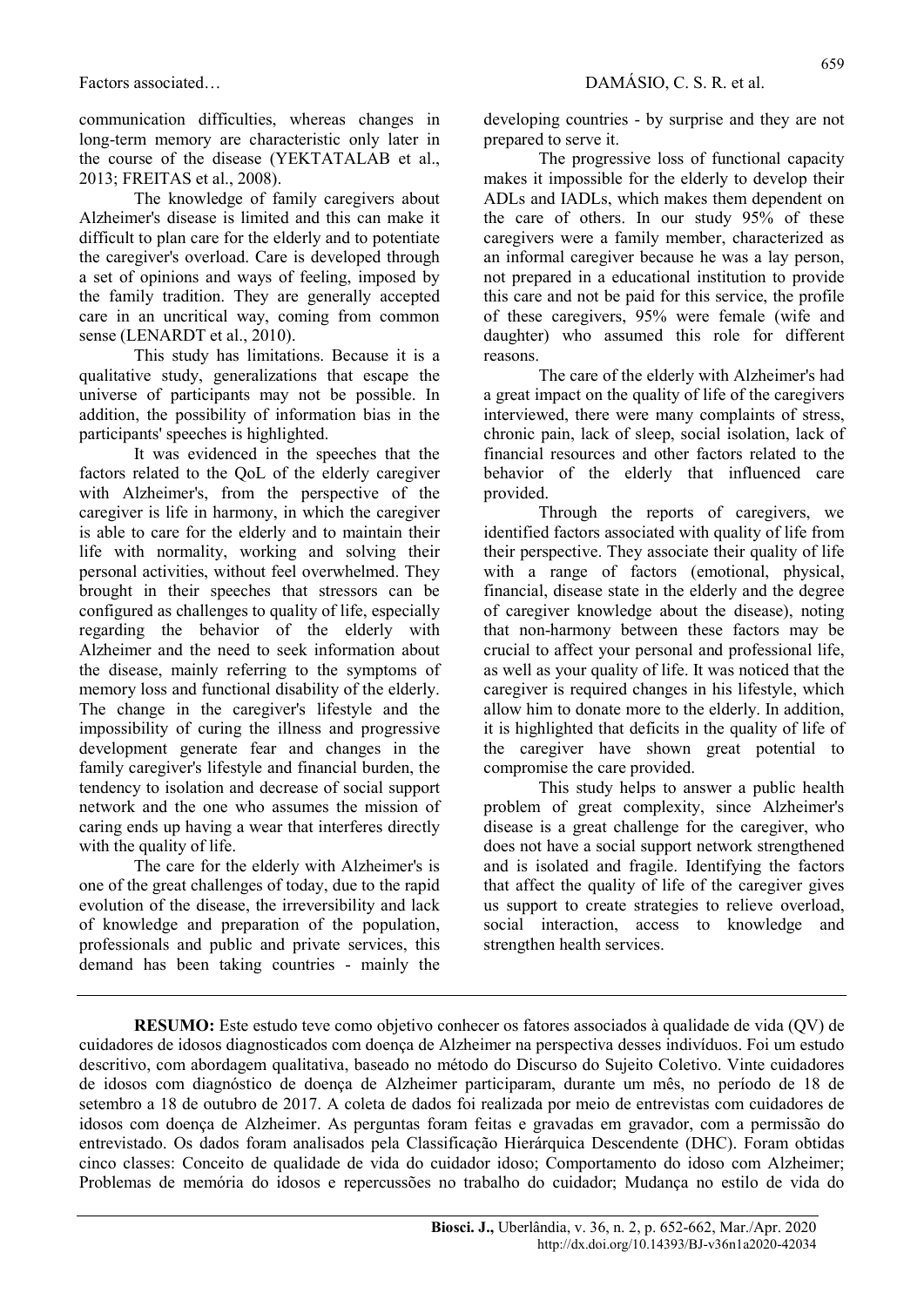cuidador familiar; e Repercussão de "ser cuidador" na qualidade de vida. A QV esteve relacionada a uma série de fatores (emocional, físico, financeiro, estado da doença dos idosos e o grau de conhecimento do cuidador sobre a doença). Os cuidadores apontaram que a não harmonia entre esses fatores pode ser crucial para afetar sua vida pessoal e profissional, bem como sua QV.

PALAVRAS-CHAVE: Alzheimer. Cuidadores. Idosos.

#### **REFERENCES**

ADI - ALZHEIMER'S DISEASE INTERNATIONAL. World Alzheimer Report 2015: the global impact of dementia - an analysis of prevalence, incidence, cost and trends. London, 2015. Disponível em: http://www.alz.co.uk/research/world-report-2015

BRASIL. Instituto Brasileiro de Geografia e Estatística (IBGE). Censo demográfico 2010: características da população e dos domicílios - resultados do universo. Rio de Janeiro, 2011.

CARVALHO, E. B; NERI, A. L. Time use by family caregivers of elderly with dementia: an integrative review. Rev. Bras. Enferm., Brasília , v. 71, supl. 2, p. 893-904, 2018. Available from: http://dx.doi.org/10.1590/0034-7167-2017-0268.

CENSIS, L. B. La mente rubata. Bisogni e costi sociali della malattia di Alzheimer. 1ª ed. Franco Angeli, Milano: 1999.

COUTO, A. M.; CASTRO, E. A. B.; CALDAS, C. P. Vivências de ser cuidador familiar de idosos dependentes no ambiente domiciliar. Revista da Rede de Enfermagem do Nordeste, v. 17, n. 1, p. 76-85, ago. 2016. DOI: 10.15253/2175-6783.2016000100011

FREITAS, E. V. et al. Tratado de geriatria e gerontologia. 1ª ed. Guanabara Koogan, Rio de Janeiro: 2002.

FREITAS, I. C. C. et al. Living with the person who has Alzheimer's disease: perspectives of family caregiver. Revista Brasileira de Enfermagem, v. 61, n. 4, p. 508-13, jul/ago. 2008. http://dx.doi.org/10.1590/S0034- 71672008000400018.

ILHA, S et al . Complex educational and care (geron)technology for elderly individuals/families experiencing Alzheimer's disease. Rev. Bras. Enferm., Brasília , v. 70, n. 4, p. 726-732, Aug. 2017 . Available from: http://dx.doi.org/10.1590/0034-7167-2016-0687.

INOUYE, K.; PEDRAZZANI, E. S.; PAVARINI S. C. I. Implications of Alzheimer's disease for the caregiver's quality of life: a comparative study. Cadernos de Saúde Pública, n. 26, v. 5, p. 891-99, mar. 2010. http://dx.doi.org/10.1590/S0102-311X2010000500011.

LEFEVRE, F.; LEFEVRE, A. M. C. O discurso do sujeito coletivo: um novo enfoque em pesquisa qualitativa. Educs, Caxias do Sul: 2003a.

LEFEVRE F.; LEFEVRE A. M. C. Pesquisa qualitativa levada a sério. São Paulo: 2003b. http://www.fsp.usp.br/~flefevre/Discurso\_o\_que\_e.htm.

LENARDT, M. H. et al. Elderly with Alzheimer'sDisease: the care and the knowledge of the familial caregiver. Revista Mineira de Enfermagem, v. 14, n. 3, p. 301-7, jul. 2010 http://www.reme.org.br/artigo/detalhes/120.

LUZARDO, A. R.; WALDMAN, B. F. Atenção ao familiar cuidador do idoso com doença de Alzheimer. Acta Scientiarum. Health Sciences, v. 26, n. 1, p. 135-45, set. 2004. https://www.lume.ufrgs.br/bitstream/handle/10183/140057/000590924.pdf?sequence=1.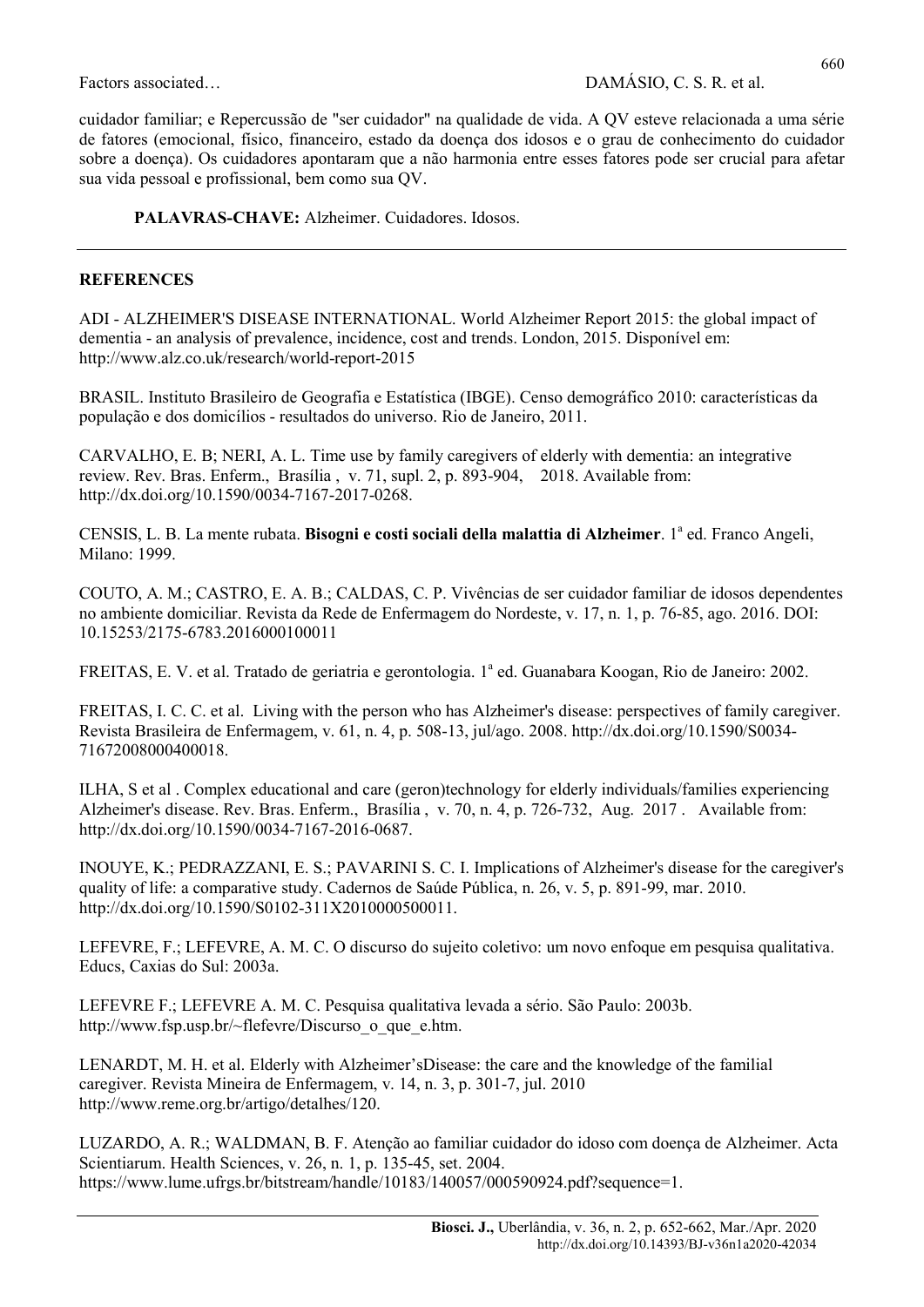MATOS, M.C.B et al. "Controle de Infecção é Sinal de Segurança": Discussões a partir da Perspectiva Discente. Revista de Pesquisa: Cuidado é Fundamental, v.10, n.3, p. 640-646, 2018. DOI: http://dx.doi.org/10.9789/2175-5361.2018.v10i3.640-646

MATOS, M.C., et al. Nursing professionals' knowledge regarding the management of waste produced in primary health care. Rev. Bras. Enferm., Brasília , v. 71, supl. 6, p. 2728-2734, 2018 . http://dx.doi.org/10.1590/0034-7167-2018-0308.

OLIVEIRA, L. B.; et al. Disposal of contaminated materials in primary health care: Nursing assistance grants. Rev Pre Infec e Saúde. v. 3, n. 1, p. 23- 28, 2017. https://doi.org/10.26694/repis.v3i0.6076

PEREIRA, L. S. M.; SOARES, S. M. Fatores que influenciam a qualidade de vida do cuidador familiar do idoso com demência. Caderno de Saúde Coletiva, v. 20, n. 12, p. 3839-51, abr. 2015. http://dx.doi.org/10.1590/1413-812320152012.15632014.

PINQUART, M.; SÖRENSEN, S. Helping caregivers of persons with dementia: which interventionswork and how large are their effects? **International Psychogeriatrics**, v. 18, n. 4, p. 577-95, maio. 2006. DOI: https://doi.org/10.1017/S1041610206003462

PRINCE, M.; et al. World Alzheimer Report 2014. Dementia and risk reduction: an analysis of protective and modifiable factors. Alzheimer's Disease International, v. 1, 2014.

PROCHET, T. C.; SILVA, M. J. P. Perception of the elderly in the view of affective behaviors expressed by the nursing team. Escola Anna Nery, v. 15, n. 4, p. 784-90, oct/dec. 2011. http://dx.doi.org/10.1590/S1414- 81452011000400018.

QUEIROZ, A.A.F.L.N; SOUSA, A.F.L. Fórum PrEP: um debate on-line sobre uso da profilaxia pré-exposição no Brasil. Cad. Saúde Pública, Rio de Janeiro , v. 33, n. 11, e00112516, Nov. 2017 . http://dx.doi.org/10.1590/0102-311x00112516.

QUEIROZ, A.A.F.L.N et al. Knowledge about HIV/AIDS and implications of establishing partnerships among Hornet® users. Rev. Bras. Enferm., Brasília , v. 71, n. 4, p. 1949-1955, Aug. 2018 . http://dx.doi.org/10.1590/0034-7167-2017-0409.

RODRIGUES, P. S. et al. Occupational accidents among nursing professionals working in critical units of an emergency service. Escola Anna Nery, v. 21, n. 2, p. e20170040, abr. 2017. http://dx.doi.org/10.5935/1414- 8145.20170040.

RODRIGUES, P. S et al. Acidente com material biológico: percepção dos profissionais de enfermagem de serviço de emergência. Rev Pre Infec e Saúde. v. 3, n. 2, p. 23-28, 2017. https://doi.org/10.26694/repis.v3i2.6448

SEIMA, M. D.; LENARDT, M. H.; CALDAS, C. P. Care relationship between the family caregiver and the elderly with Alzheimer. Revista Brasileira de Enfermagem, v. 67, n. 2, p. 233-40, mar/apr. 2014. http://dx.doi.org/10.5935/0034-7167.20140031.

SOUSA, M.; et al. Fatores associados à sobrecarga do cuidador: Estudo comparativo entre cuidadores brasileiros e espanhóis de pacientes com doença de Alzheimer (DA). International Psychogeriatrics, v. 28, n. 8, p. 1363-1374, 2016. doi: 10.1017 / S1041610216000508

WHO - World Health Organization. Dementia: a public health priority. Geneva, 2012.

WHOQOL Group - World Health Organization Quality of Life Group. The World Health Organization Quality of Life assessment (WHOQOL): position paper from the World Health Organization, 1995.